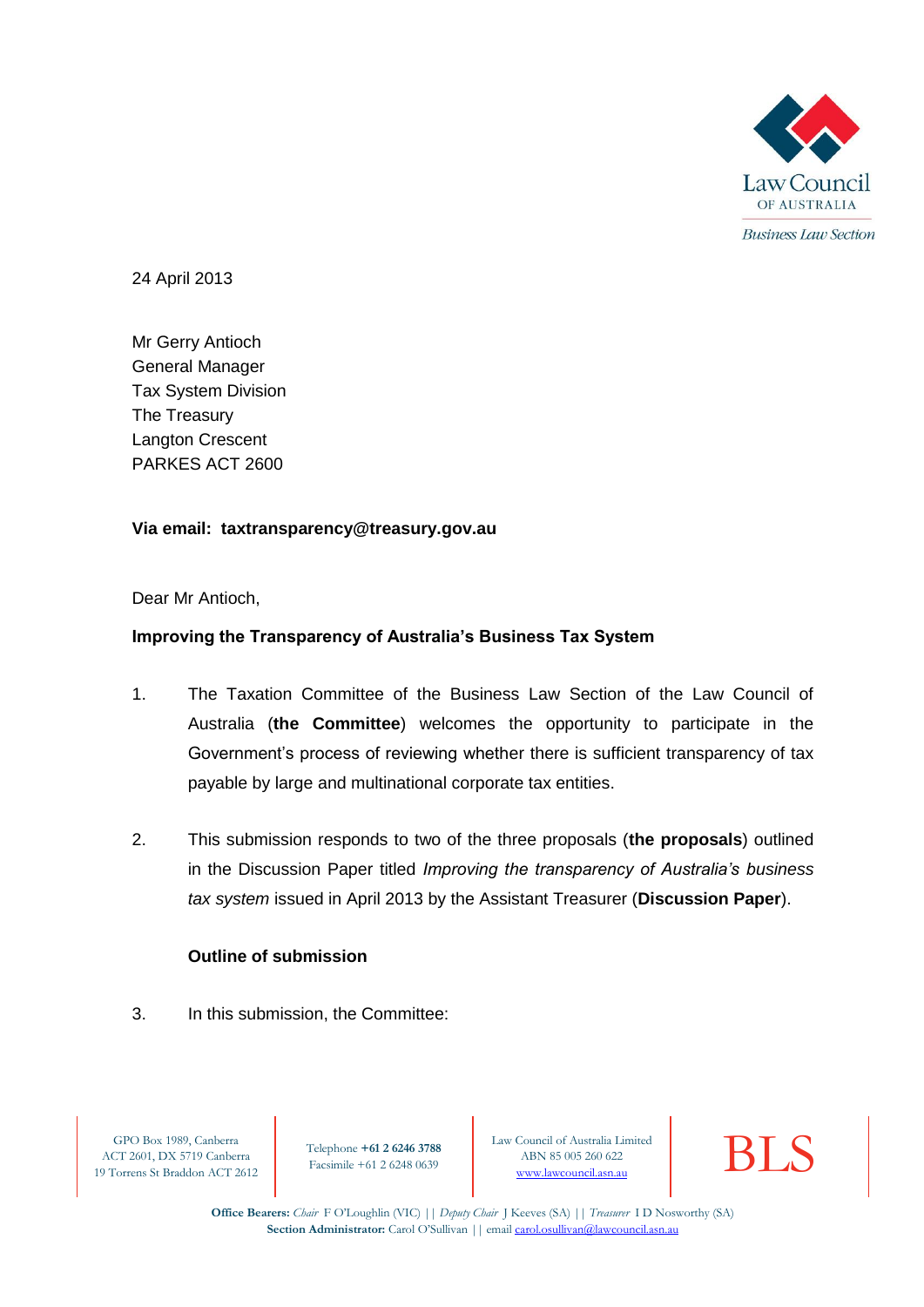- (1) provides some introductory comments about the policy design features of the proposals, and in particular, the stated objects underpinning the proposals;
- (2) comments specifically on proposals #1 and #2; and
- (3) notes some of the issues canvassed in a report commissioned by the OECD Informal Task Force on Tax and Development and which it is submitted require further analysis in the Australian context before the government decides whether to proceed to implement the proposals.

# **Policy Design features**

## *The need for the initiative is not apparent*

4. The Assistant Treasurer announced the government's intention to increase the transparency of the business tax system in a Media Release on 4 February 2013. In his media release, the Assistant Treasurer said that:

> *Improving the transparency of Australia's business tax system will encourage enterprises to pay their fair share of tax and discourage aggressive tax minimisation practices. It will allow the public to better understand the business tax system and engage in debates about tax policy*.

- 5. The Committee notes that the Discussion Paper does not proffer any empirical evidence of the existence, and, if there be any, the extent of, aggressive tax minimisation practices among large or multinational corporations that conduct business in Australia. Nor is there any evidence proffered to the effect that corporate taxpayers, generally, are engaging in activities which are designed to minimise their payment of tax in a manner which is not authorised under the taxation laws.
- 6. In this regard the Committee notes the representations made by the Commissioner of Taxation to a recent Senate Estimates Committee to the effect that corporate Australia appears to be complying fully with the system designed by current and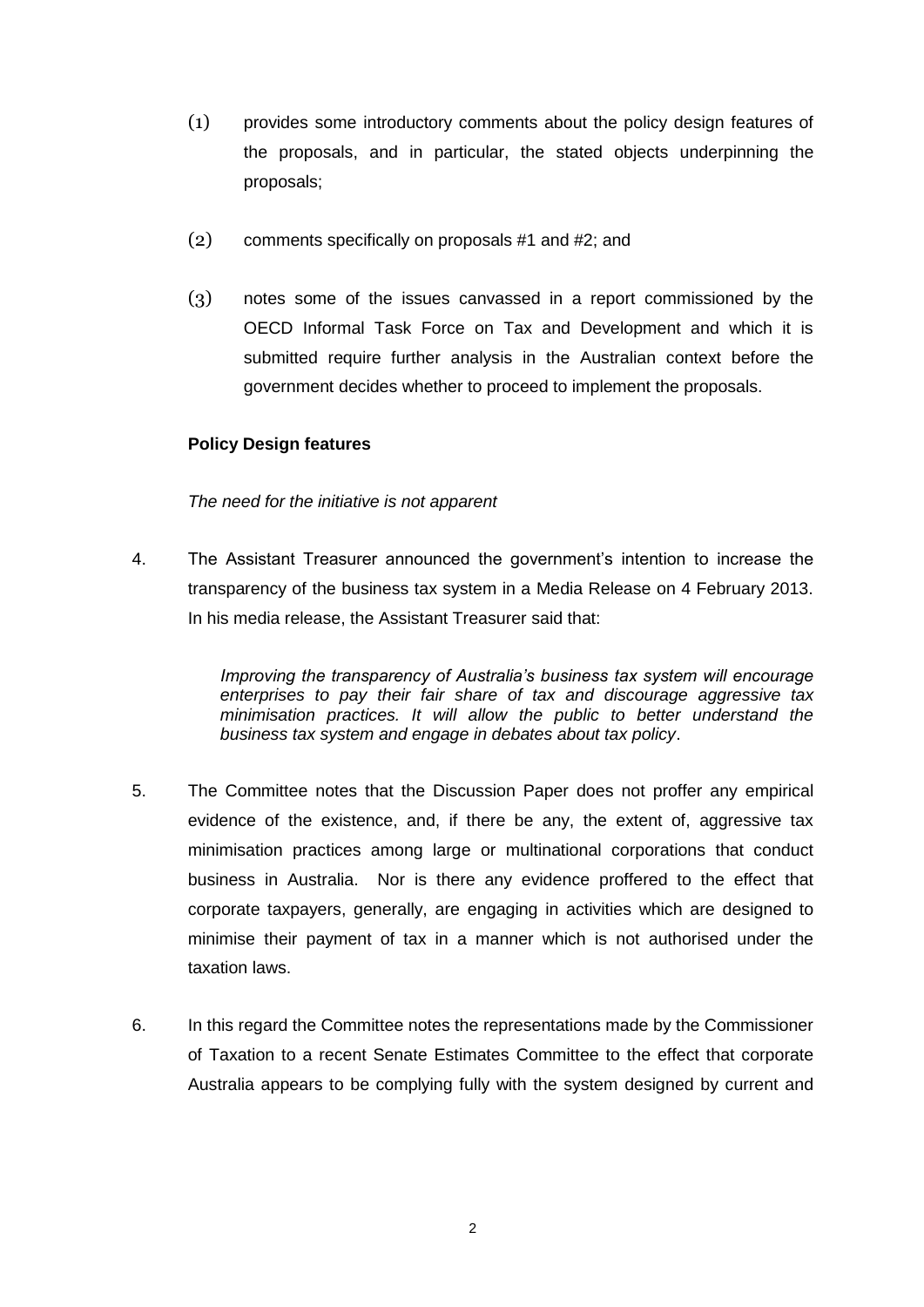prior governments and administrators.<sup>1</sup> The Australian taxation system is a highly robust and comprehensive system. Over several decades now there have been legislative and administrative measures introduced to ensure that "aggressive tax minimisation strategies" are identified and eliminated and those who promote them are sanctioned.

- 7. Further, the Discussion Paper does not provide any analysis or examples in support of its assertion that increasing transparency of tax payable by large and multinational corporate tax entities will result in increased compliance with the taxation laws.
- 8. The Committee submits that it is inappropriate policy design to require all companies to disclose information about their tax affairs simply because there is anecdotal evidence that a few large multinational companies utilise aggressive tax practices to avoid paying the amount of tax that is due in some of the countries in which they conduct business.
- 9. For these reasons, the Committee submits that it should not be assumed that measures requiring the disclosure of certain tax information by large and multinational businesses are necessary to ensure compliance with Australia's taxation laws.
- 10. Division 355 of Schedule 1 to the Taxation Administration Act 1953 (**TAA)**) prohibits the disclosure of information about the tax affairs of a particular entity, except in certain specified circumstances. Those exceptions are designed having regard to the principle that disclosure of information should be permitted only if the public benefit derived from the disclosure outweighs the entity's privacy.<sup>2</sup> Further, the stated objectives of Division 355 are to strike a balance between:
	- (1) protecting the confidentiality of taxpayers' affairs by imposing strict obligations on key persons not to disclose "protected information"; and

 $\overline{1}$ <sup>1</sup> A briefing paper prepared for the Commissioner and Minister when they appeared before the Senate Estimates Committee in October 2012: released by the ATO FOI Unit.

 $\overline{2}$ *Taxation Administration Act 1953* (TAA): Schedule 1 Section 355-1.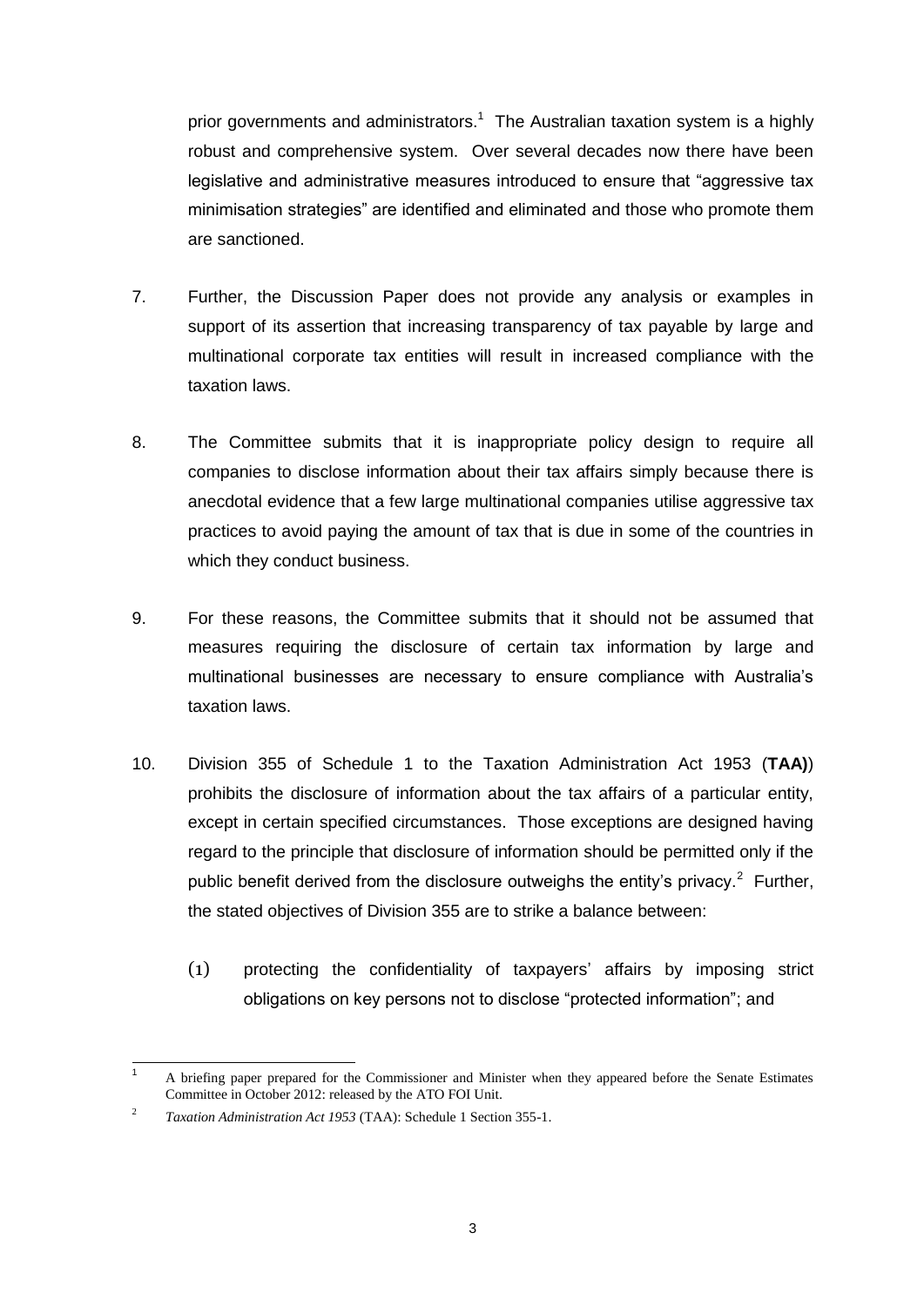- (2) facilitating effective government administration and law enforcement by allowing disclosure of tax information for appropriate purposes.<sup>3</sup>
- 11. The Discussion Paper does not identify what has transpired since the enactment of Division 355 that now requires the provisions to be amended to enable the Commissioner to publish information about a company's tax affairs. In particular, on what basis can it be said that the public benefit of disclosing a large or multinational corporation's tax affairs now outweighs the need for the corporation's privacy? In the Committee's view, a taxpayer's fundamental right to privacy about its tax affairs should not be displaced without first having undertaken a rigorous analysis of the public benefit based on empirical evidence.
- 12. It is submitted that further analysis is required before any additional reporting requirements are imposed upon companies conducting business in Australia. The analysis should include an assessment of whether there would be any public benefits of disclosure and if there would be any whether that benefit will outweigh the costs of disclosing that information. It is important that Australia not forget that it competes for inbound foreign investment with other jurisdictions and its competitiveness is affected by the views of large companies and multinational business as to the level of difficulty in doing business here.
- 13. In the Committee's view, the tax information that is currently available to the Commissioner of Taxation from individual company tax returns (including the International Dealings Schedule) and other statutory reporting requirements is sufficient to enable the Commissioner of Taxation (**Commissioner**) to administer the tax laws to ensure that large companies and multinational corporations conducting business in Australia are paying the amount of tax that is legally due. If, contrary to the Committee's view, this is not the case, we submit that other, more targetted measures should be considered to remedy the situation.

<sup>1</sup> <sup>3</sup> TAA: Schedule1 Section 355-10(a), (b)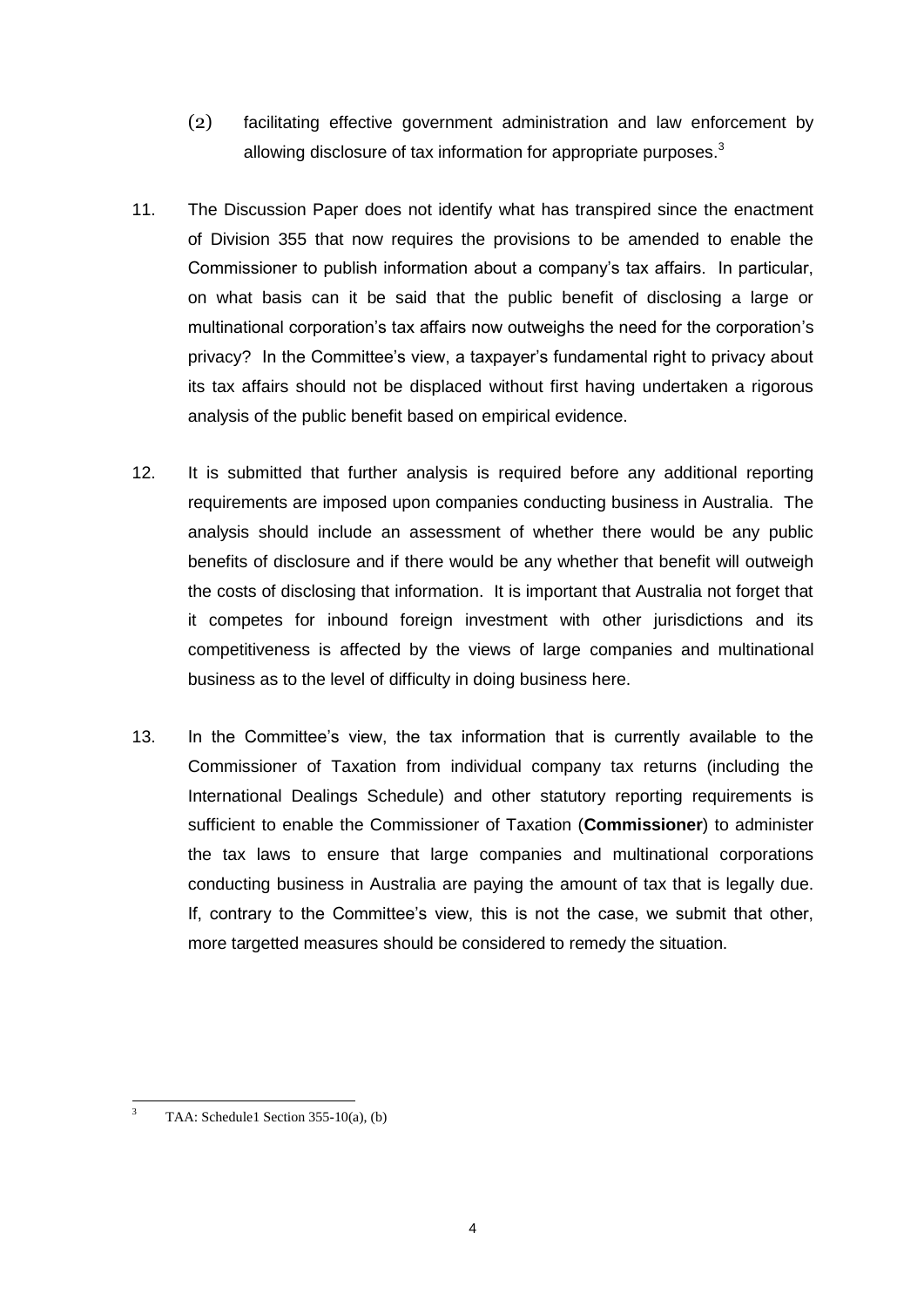#### *Inequity between taxpayers*

- 14. Companies are legal entities and are entitled to the protections of the legal system just as any natural person is. Those provisions in the taxation laws that protect a taxpayer's right to privacy and confer taxpayer confidentiality entitlements should apply equitably to all taxpayers of whatever type of personality recognised by the law and in whatever capacity they may derive assessable income or otherwise make taxable gains.
- 15. In the context of proposal #1, the Committee submits that there should be no distinction between a taxpayer that is a company and an individual taxpayer where the gross income derived by each taxpayer exceeds the \$100 million threshold. While there may be specific provisions in the taxation laws which apply differently to a corporate taxpayer than to an individual taxpayer (for example, the rate of tax, the availability of capital gains tax concessions and the ability to access the grouping provisions), the fundamental right to privacy and confidentiality of taxpayer information contained within the taxation laws should apply equally to all taxpayers.
- 16. It should not be forgotten that Australia has self assessment systems of taxation and administration that have served, and continue to serve, the community well. There is substantial voluntary compliance with those systems. What is not known is the extent to which the current systems function well because they include the confidentiality regimes currently in place. More particularly, what is not known is whether, and if so to what extent, those systems function as well as they do as a product of taxpaying entities happy to disclose, comfort in the knowledge that their affairs will not be made public unless they choose to engage in a dispute with the Commissioner.

## **Specific comments on the proposals**

*Proposal #1: Transparency of tax payable by large multinational businesses and by entities that pay MRRT or Petroleum Resource Rent Tax (PRRT)*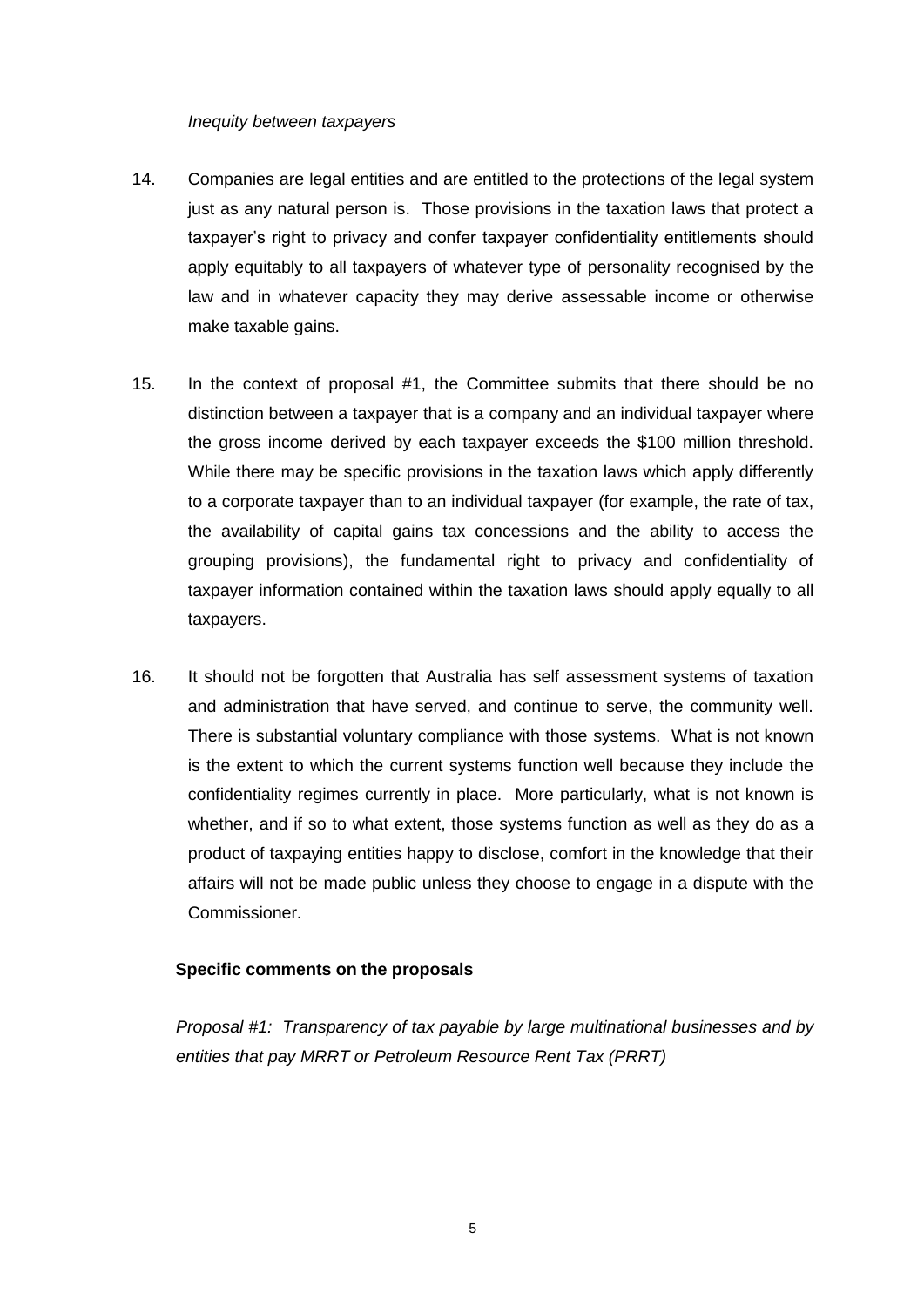17. Proposal #1 is unlikely to provide meaningful information. To the contrary, it is most likely to confuse and stimulate unnecessary and, worse, ill-informed debate. The Discussion Paper identifies the biggest problem in the proposal:

> *Although the concept of an entity's 'total income' is not defined in the tax laws, it is envisaged that the Commissioner would use the information currently disclosed by corporate tax entities at question six of the company income tax return. This question aims to identify the entity's total gross income for accounting purposes. As such, total income may include amounts of exempt income, non-assessable and non-exempt income and foreign source income. It may also include extraordinary amounts of revenue such as net domestic or foreign source gains arising from events outside the ordinary operations of the entity. This means that an entity's total income is broader than the taxation concepts of ordinary income and statutory income, as referred to in section 6-1 of the Income Tax Assessment Act 1997. It is also broader than common notions of an entity's turnover.*

- 18. Total income can vary from taxable income for a variety of reasons. A company with mostly domestic operations may have the same aggregate income as a company with significant overseas operations. Taxable income may be wildly different on account of exemptions for foreign dividends and branch profits. As such, comparing two taxpayers' total income and taxable income can be meaningless in the circumstances and it would be an unfair imposition on companies to be forced to explain publicly or engage in public debate concerning explainable differences.
- 19. The complexity of Australia's tax laws is such that the public disclosure of information showing total income, taxable income and tax payable is unlikely to provide the general public with the level of information about whether a corporate taxpayer has paid "its fair share of tax". The concept of what constitutes a "fair share of tax" is a populist and an emotive one and what may be perceived by the public as being fair, will likely have no correlation with the way in which the actual amount of tax payable is calculated having regard to the taxation law. Public disclosure of such information may, therefore, lead to the demonization of a certain class of taxpayer for reasons which have no basis in law. This in itself is inefficient, counterproductive and unfair.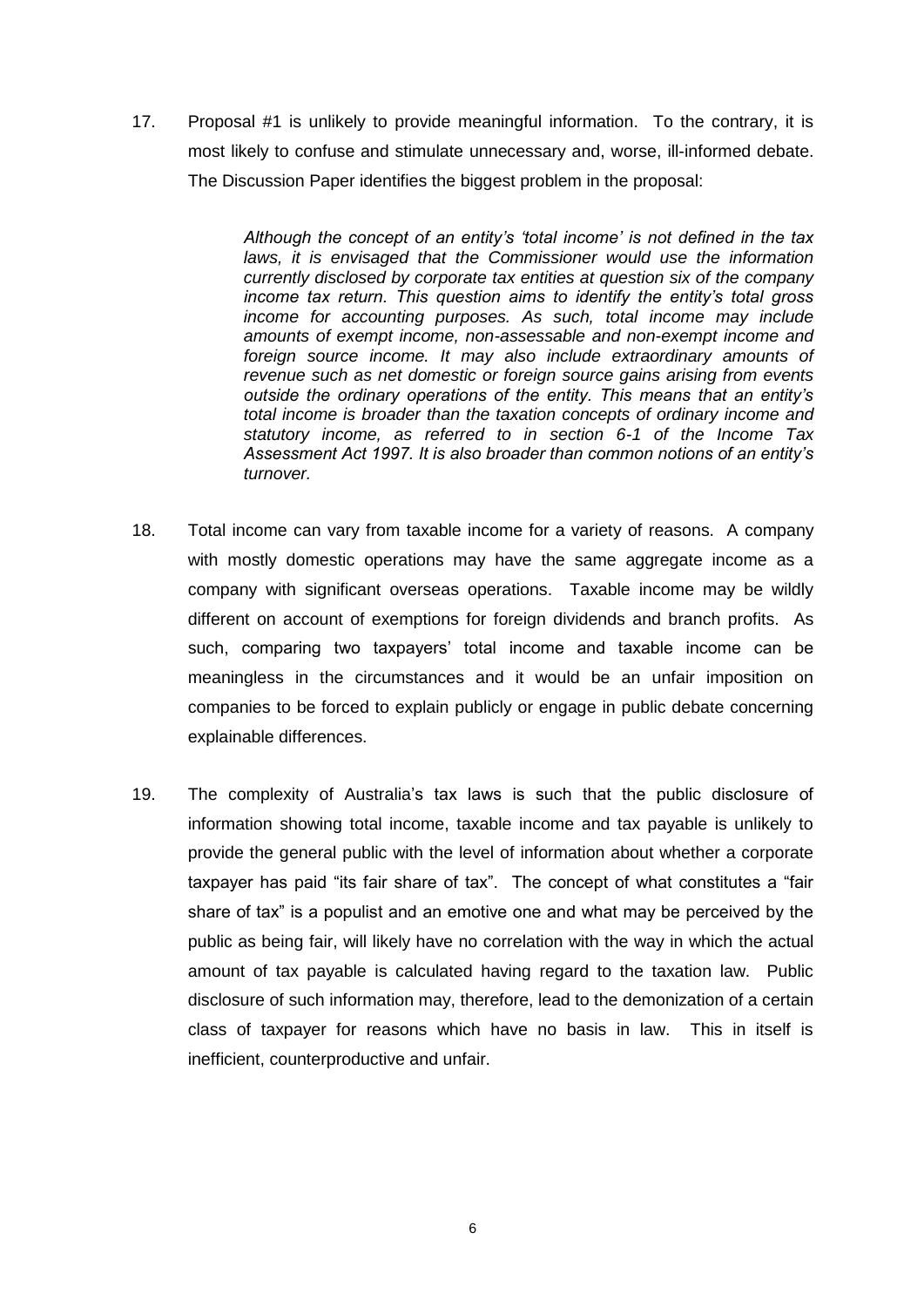- 20. To redress the potential for information to mislead, it would be necessary for the Commissioner to be required to include, as part of the publication of the tax return information, an explanation about the corporate tax system in Australia, highlighting that there may be legitimate reasons as to why a company's taxable income may be substantially different from its accounting income. This will facilitate a more informed public debate and hopefully minimise unjustified attacks on large and multinational companies across the board. The need for such explanations tends to throw light on the usefulness of the initiative.
- 21. The Discussion Paper lacks significant detail. For example, it is not clear from the language used in the Discussion Paper, or the example, whether the information to be published by the Commissioner would be information about the consolidated tax group's taxable income and tax payable or parts of such a group or such a group and other companies.
- 22. Accordingly, the Committee submits that before proceeding to implement the proposal to require the Commissioner to publish certain tax information, the government should satisfy itself about whether public disclosure is likely to result in improved tax compliance. The ATO has substantial information gathering powers and other tools available to it to enable it to facilitate a high degree of tax compliance. Only if those powers and tools are found wanting, should consideration be given to implementing a proposal to require the public disclosure of a large or multinational corporation's tax information.

*Proposal #2: Publish aggregate collections revenue for each Commonwealth tax*

- 23. As noted above, companies enjoy rights under the law just as much as other types of entity do. There is no rationale for discriminating.
- 24. The Discussion Paper does not provide any real justification for wanting to create a distinction between a corporate taxpayer and an individual taxpayer in relation to the reporting of aggregate amounts of tax. In the Committee's view, a company taxpayer is entitled to privacy, in the same way that an individual is entitled to privacy.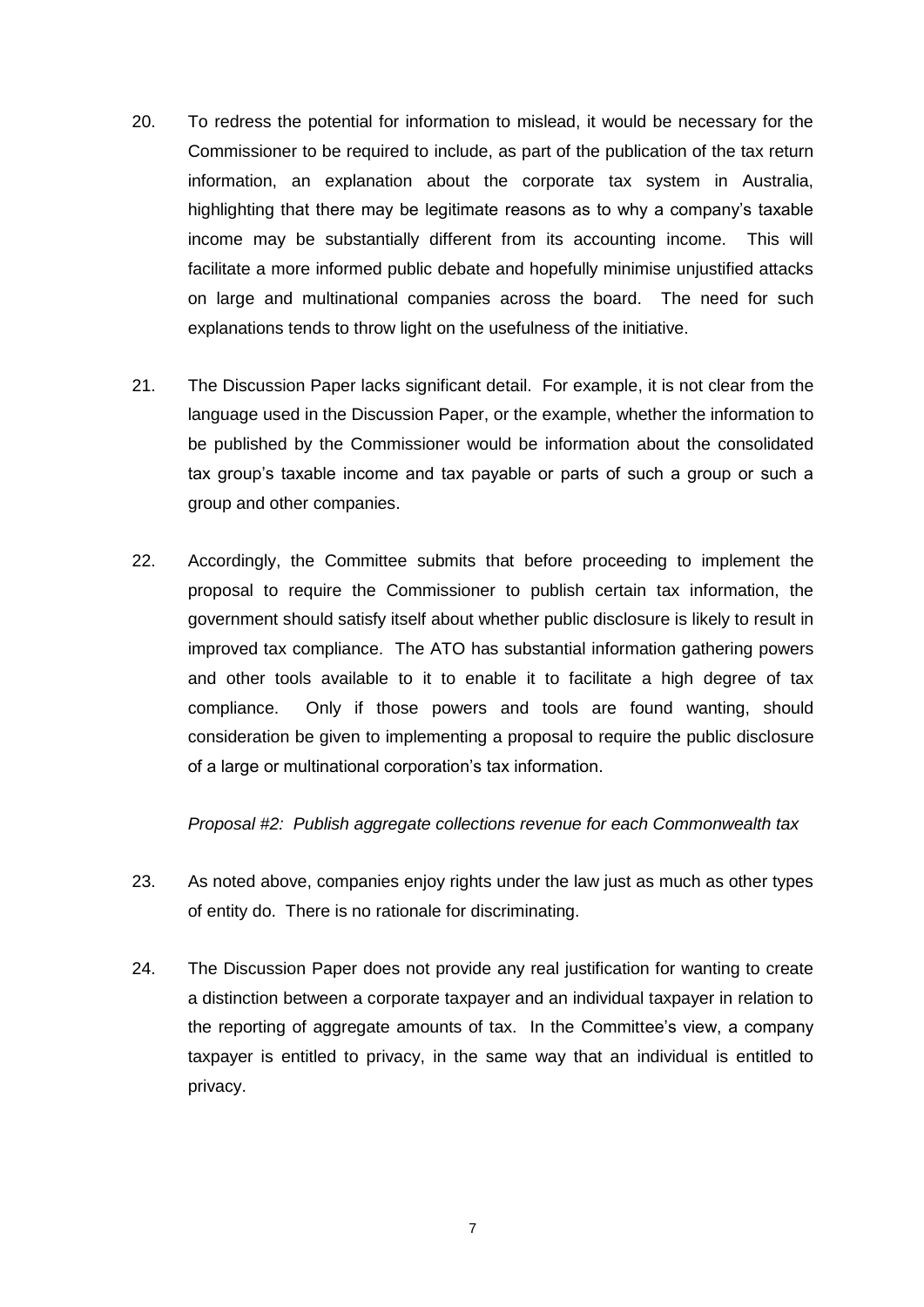25. Further, even if it is only the parties to an oligopoly who can decipher the implications of disclosures of particular types of taxation collections, such disclosures could reveal competitor information and tend against the behaviours sought from such market players in the policy underlying competition laws in Australia.

## **OECD's Informal Task Force on Tax and Development**

- 26. The Committee draws your attention to the report commissioned by the OECD Informal Task Force on Tax and Development (**Task Force**) titled *Transparency in reporting financial data by multinational corporations* (**the Report**), July 2011, Oxford University Centre for Business Taxation.
- 27. The Report canvassed, and reached a broad consensus on, the issues involving transparency of financial reporting by multinational companies, in the context of tax and development. The Report is the result of a preliminary evaluation of the issues involved with the transparency in financial reporting and, importantly, the Report did not reach a conclusion on the way forward on whether multinationals should be required to report their financial (including tax data) on a 'country-bycountry' basis.
- 28. One of the messages in the Report is that further study is required before a conclusion is reached about whether the disclosure of tax information to the general public has the effect of increasing compliance. Further, it is acknowledged in the Report that the effects on compliance may vary between developed and developing countries.

## *Accountability of government*

- 29. The Report sets out and discusses a number of possible objectives for requiring multinationals to disclose information about the amount of tax they pay in a particular jurisdiction.
- 30. One possible objective discussed in the Report is the objective of holding governments to account with regard to the integrity of administration of tax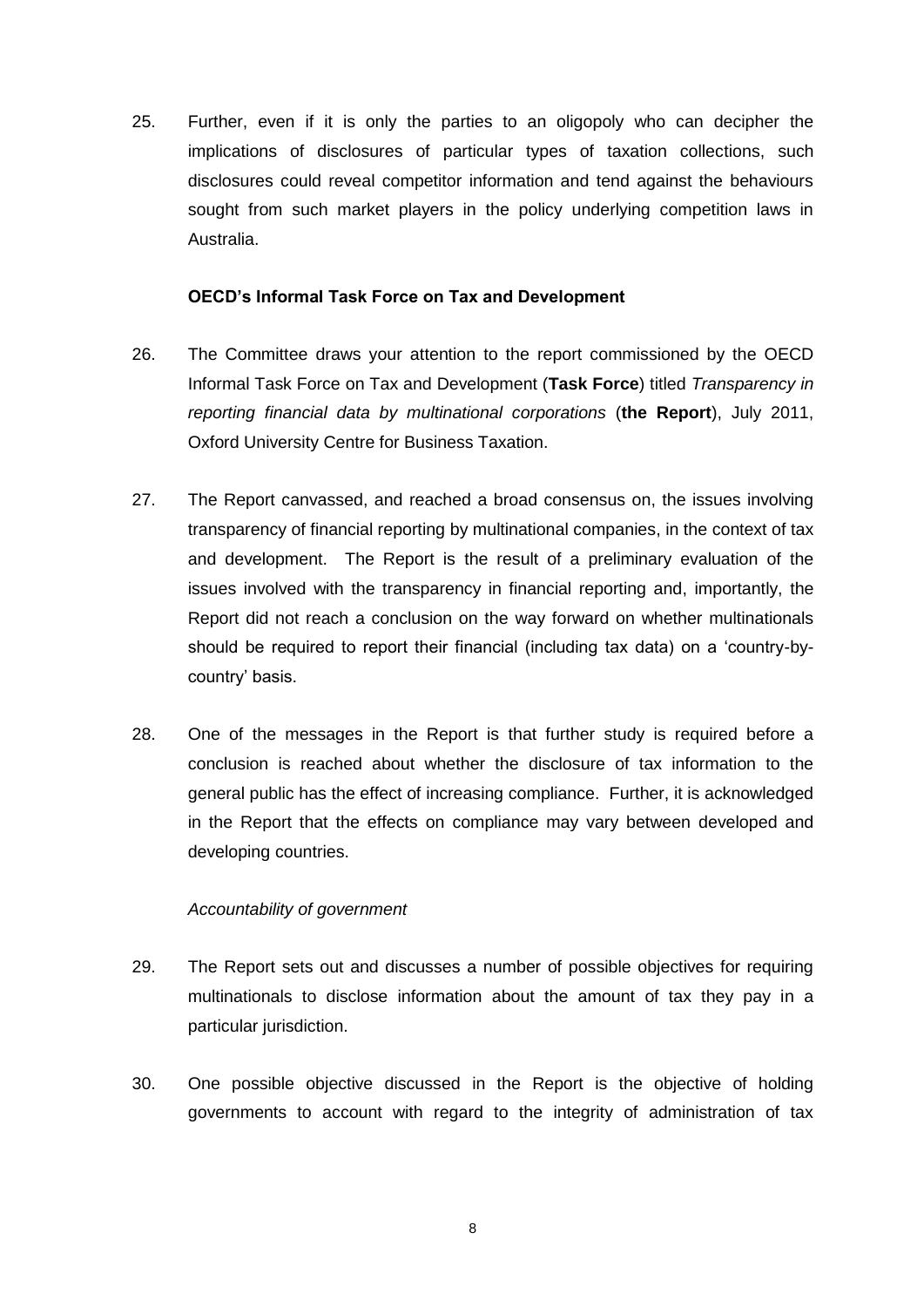collection and the efficient administration of tax collection. The Committee submits that making information about an entity's tax affairs available to the public cannot replace the role of government in the enforcement of tax laws. While accountability is assumed to be a crucial element of increasing compliance with taxation laws in less developed countries, in developed countries, like Australia, there is little evidence to show that the benefit of public disclosure outweighs the importance of privacy laws which apply across the community as a whole. $4$ 

## *Public disclosure does not assist administration*

31. The Report states clearly that even if the commercial profits of multinationals were made known, the complexity of the tax laws, the allowances and relief available and relevant timing issues make it very difficult for the general public to know the amount of tax due, and to understand that, for a variety of reasons, the tax paid in a particular year may not bear a strong relationship to the tax due with respect to the commercial profits earned that year. The Committee agrees with this view.

#### *Do the benefits of disclosure outweigh the detriments?*

32. The Report states that:

*... there needs to be a real expectation that the benefits of any further disclosures will outweigh the costs; otherwise the case for further disclosure is weak*.

33. The Committee agrees. In the Committee's view, further analysis is required before the proposals in the Discussion Paper are implemented to determine whether the costs imposed upon large and multinational corporations and the ATO are likely to outweigh any public benefit associated with the increased disclosure. It is submitted that the costs of greater disclosure include:

<sup>1</sup> 4 Finland, Norway, Sweden and Iceland all currently require some type of public disclosure of taxable information. CESifo Working Paper Series No. 4170, *Taxes on the Internet: Deterrence Effects of Public Disclosure*, by Slemrod, Thoresen, Bo found at [http://papers.ssrn.com/sol3/papers.cfm?abstract\\_id=2220132;](http://papers.ssrn.com/sol3/papers.cfm?abstract_id=2220132) and *The Effect of Public Disclosure on Reported Taxable Income: Evidence from Individuals and Corporations in Japan,* Makoto Hasegawa, Jeffrey L. Hoopes, Ryo Ishida and Joel Slemrod found at [http://www](http://www-personal.umich.edu/~makotoh/research_files/Japan_disclosure.pdf)[personal.umich.edu/~makotoh/research\\_files/Japan\\_disclosure.pdf](http://www-personal.umich.edu/~makotoh/research_files/Japan_disclosure.pdf)